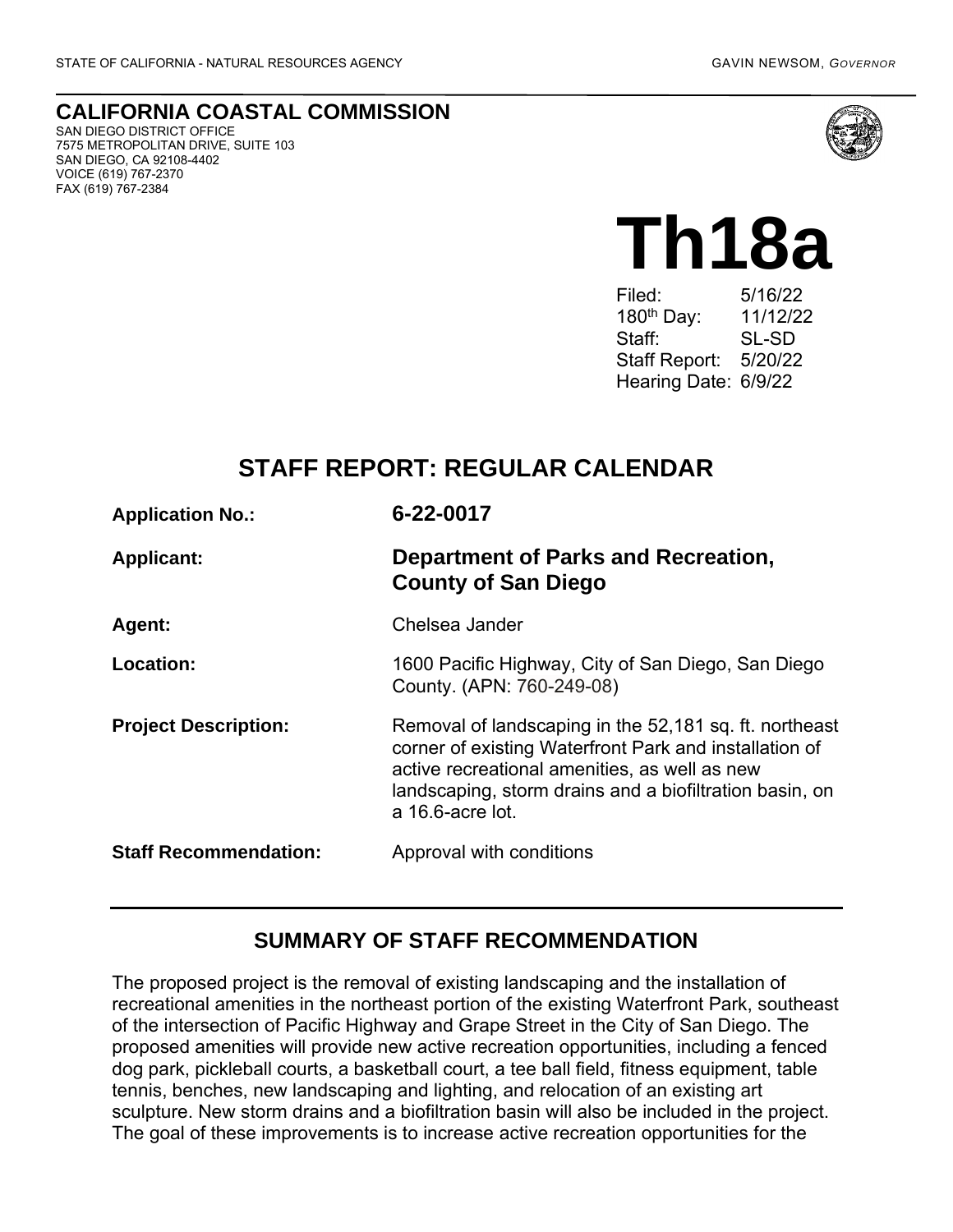general public, including local residents, tourists, employees, and visitors from other areas of the county. All of the new facilities will be free of charge, open daily from 6:00 a.m.-10:00 p.m. and available on a first come, first served basis, with no reservation system. In addition, there will be loaner equipment such as pickleball rackets, basketballs, and tee ball sets available on site.

While the project will require the removal of an area currently developed with gardens that offer passive recreational enjoyment, the majority of the park currently consists of grassy open space, gardens, and plazas. Other existing amenities are public art features, water features, and a children's play area. While all of these different features have enthusiasts, the County determined that converting a portion of the gardens to nocost active recreational uses that are not currently available on the site would best serve the current needs of the community. The large grassy fields, plazas, and gardens that comprise the rest of the Park will remain unchanged, allowing for continued active and passive uses of those areas.

In terms of impacts to visual resources, new fencing will be proposed around several of the amenities, such as the basketball court and dog park, and additional nighttime lighting is proposed for the safe use of recreational areas and new pathways. To address lighting concerns, **Special Condition #1** will require the submittal of final plans, which includes the specification that all fencing and lighting proposed on the site is the minimum necessary to ensure the safe enjoyment of the new amenities, while allowing for protection of biological species sensitive to night lighting as well as protecting public scenic views toward the San Diego Bay.

Additional conditions for the project include **Special Condition #2**, which requires the submittal of final landscaping plans to ensure that all plantings on site after construction are non-invasive and drought-tolerant, as well as **Special Condition #3**, which requires a nesting bird survey during appropriate times of the year, with noise attenuation measures in the event that noise levels at a nesting site become too high. Finally, **Special Condition #4** requires the County's agreement that a maximum of six public parking spaces will be used by construction crews along Pacific Highway during specific work hours as authorized by the City of San Diego.

Commission staff recommends that the Commission **APPROVE** coastal development permit application 6-22-0017, as conditioned. The motion is on page 4. The standard of review is Chapter 3 of the Coastal Act.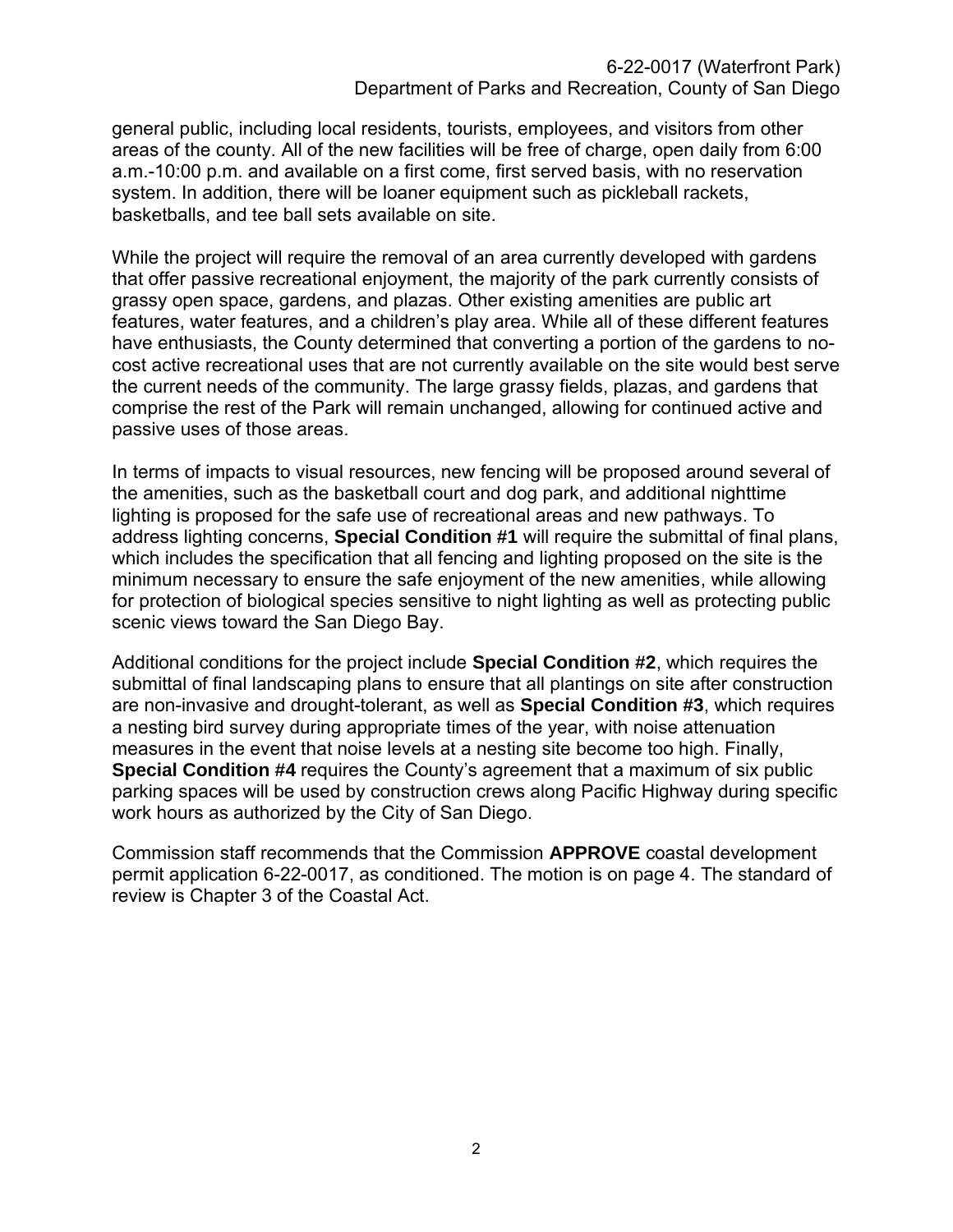# **TABLE OF CONTENTS**

## **EXHIBITS**

Exhibit 1 – [Vicinity Map](https://documents.coastal.ca.gov/reports/2022/6/th18a/th18a-6-2022-exhibits.pdf) Exhibit 2 - [Location Maps](https://documents.coastal.ca.gov/reports/2022/6/th18a/th18a-6-2022-exhibits.pdf) Exhibit 3 – [Site Plan](https://documents.coastal.ca.gov/reports/2022/6/th18a/th18a-6-2022-exhibits.pdf) Exhibit 4 – [Landscaping](https://documents.coastal.ca.gov/reports/2022/6/th18a/th18a-6-2022-exhibits.pdf) Plan [Exhibit 5](https://documents.coastal.ca.gov/reports/2022/6/th18a/th18a-6-2022-exhibits.pdf) – Tree Exhibit Exhibit 6 – [Additional](https://documents.coastal.ca.gov/reports/2022/6/th18a/th18a-6-2022-exhibits.pdf) Tree Plan [Exhibit 7](https://documents.coastal.ca.gov/reports/2022/6/th18a/th18a-6-2022-exhibits.pdf) – Lighting Plan Exhibit 8 – [Visual Simulations](https://documents.coastal.ca.gov/reports/2022/6/th18a/th18a-6-2022-exhibits.pdf) Exhibit 9 – [Letters of Opposition](https://documents.coastal.ca.gov/reports/2022/6/th18a/th18a-6-2022-exhibits.pdf)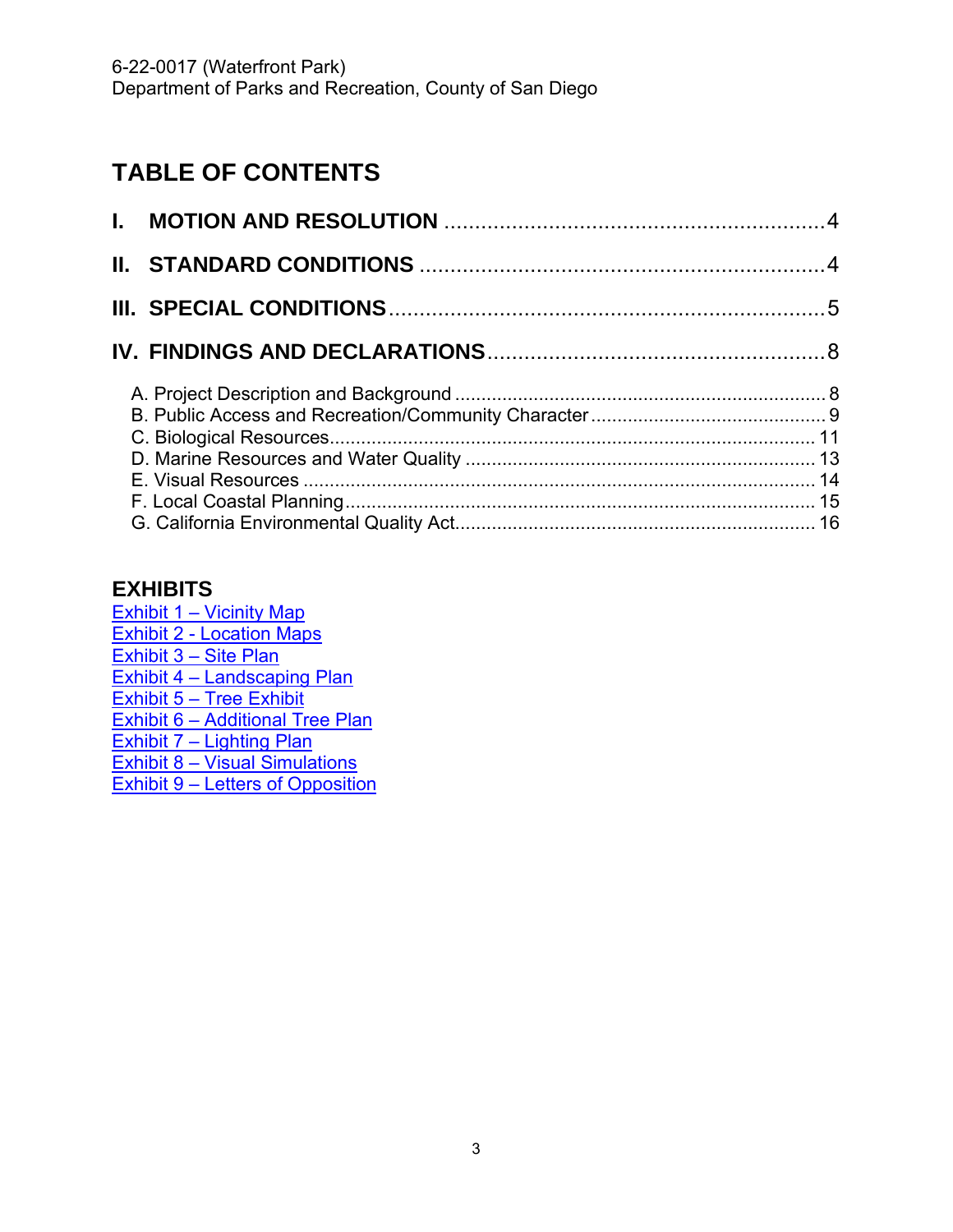# <span id="page-3-0"></span>**MOTION AND RESOLUTION**

#### **Motion:**

I move that the Commission approve Coastal Development Permit 6-22-0017 pursuant to the staff recommendation.

Staff recommends a **YES** vote on the foregoing motion. Passage of this motion will result in approval of the permit as conditioned and adoption of the following resolution and findings. The motion passes only by affirmative vote of a majority of Commissioners present.

#### **Resolution:**

The Commission hereby approves the Coastal Development Permit for the proposed project and adopts the findings set forth below on grounds that the development as conditioned will be in conformity with the policies of Chapter 3 of the Coastal Act. Approval of the permit complies with the California Environmental Quality Act because either 1) feasible mitigation measures and/or alternatives have been incorporated to substantially lessen any significant adverse effects of the development on the environment, or 2) there are no further feasible mitigation measures or alternatives that would substantially lessen any significant adverse impacts of the development on the environment.

# <span id="page-3-1"></span>**I. STANDARD CONDITIONS**

- **1. Notice of Receipt and Acknowledgment**. The permit is not valid and development shall not commence until a copy of the permit, signed by the applicant or authorized agent, acknowledging receipt of the permit and acceptance of the terms and conditions, is returned to the Commission office.
- **2. Expiration**. If development has not commenced, the permit will expire two years from the date on which the Commission voted on the application. Development shall be pursued in a diligent manner and completed in a reasonable period of time. Application for extension of the permit must be made prior to the expiration date.
- **3. Interpretation**. Any questions of intent of interpretation of any condition will be resolved by the Executive Director or the Commission.
- **4. Assignment**. The permit may be assigned to any qualified person, provided assignee files with the Commission an affidavit accepting all terms and conditions of the permit.
- **5. Terms and Conditions Run with the Land**. These terms and conditions shall be perpetual, and it is the intention of the Commission and the applicant to bind all future owners and possessors of the subject property to the terms and conditions.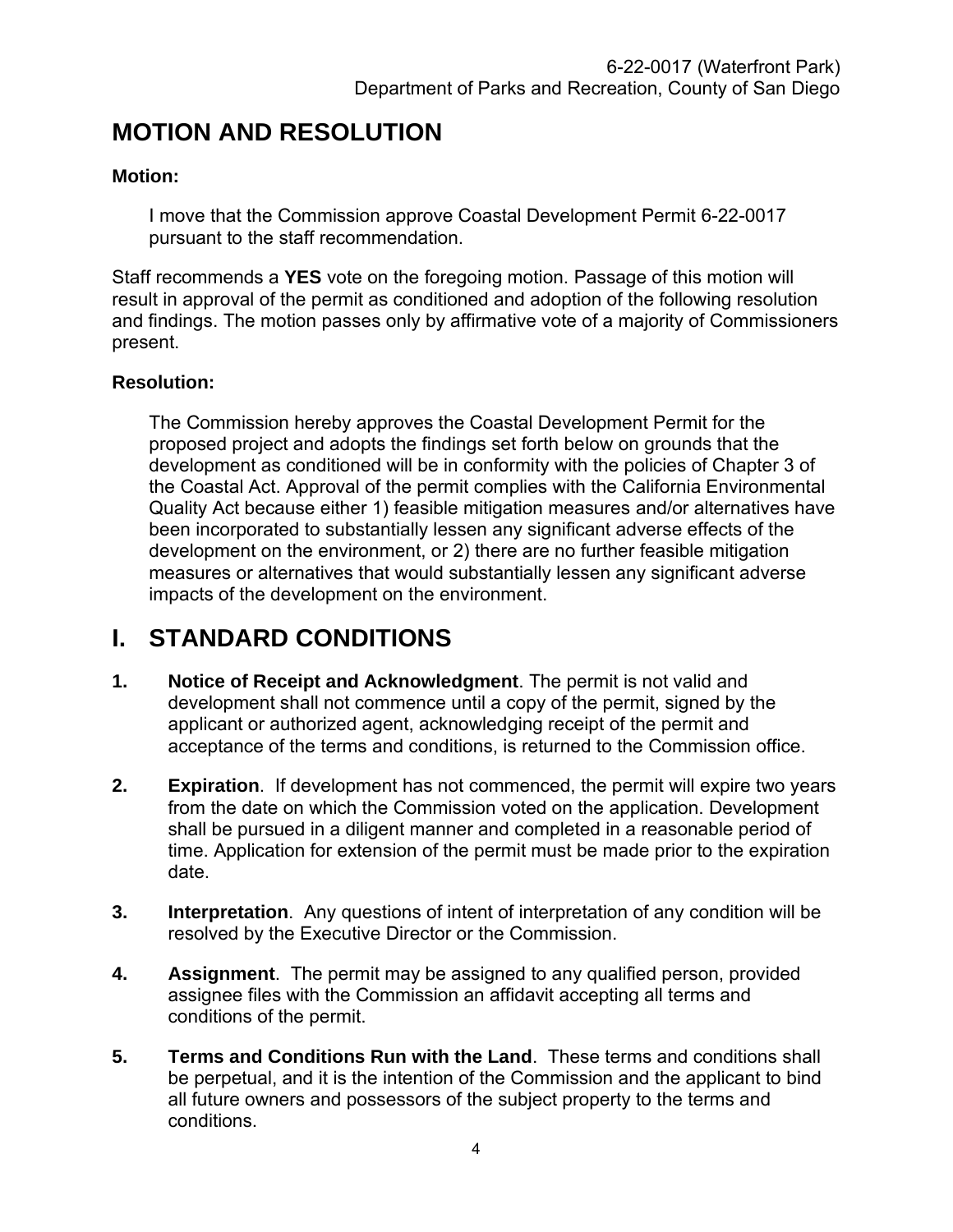# <span id="page-4-0"></span>**II. SPECIAL CONDITIONS**

#### **1. Revised Final Plans.**

PRIOR TO THE ISSUANCE OF THE COASTAL DEVELOPMENT PERMIT, the permittee shall submit for the review and written approval of the Executive Director, revised final plans that are in substantial conformance with the plans prepared by Michael Baker International and received by our office on January 3, 2022, except that they shall comply with the following:

- (a) **Lighting**. The plans shall illustrate that proposed sports lighting (Type "A1", "A2", "A3" lighting) shall be no greater than 3000K, and all pathway lighting (Types "B" lighting) shall be no greater than 2700K. All lighting shall be shielded and directed downward. All type "A" lighting shall be extinguished at 10 pm each night.
- (b) **Prohibition on Plastic Netting**. Use of temporary erosion and sediment control products (such as fiber rolls, erosion control blankets, and mulch control netting) that contain heavy duty plastic netting, including photodegradable plastic netting, shall be prohibited. Only products that contain loose-weave natural-fiber netting, or that do not contain netting, shall be allowed. Heavy-duty silt fences reinforced by plastic or metal netting shall also be prohibited. All temporary erosion and sediment control products shall be promptly removed when no longer required.
- (c) **Fencing**. The proposed fencing for both the pickleball courts as well as the basketball court shall be revised to be a height no greater than 8 feet.

The permittee shall undertake the development in conformance with the approved final plans. Any proposed changes to the approved plans shall be reported to the Executive Director. No changes to the plans shall occur without an amendment to this coastal development permit unless the Executive Director determines that no amendment is legally required.

#### **2. Revised Final Landscaping Plans.**

PRIOR TO ISSUANCE OF THE COASTAL DEVELOPMENT PERMIT, the applicant shall submit, for review and written approval by the Executive Director, a full-size set of final landscaping plans that are in substantial conformance with the plans prepared by Michael Baker International and received by the Commission's San Diego office on January 3, 2022. The consulting landscape architect or qualified landscape professional shall certify in writing that the final Landscaping plans are in conformance with the following requirements:

a) Lantana "New Gold" shall be removed from the landscaping plan and replaced with a non-invasive, drought-tolerant species.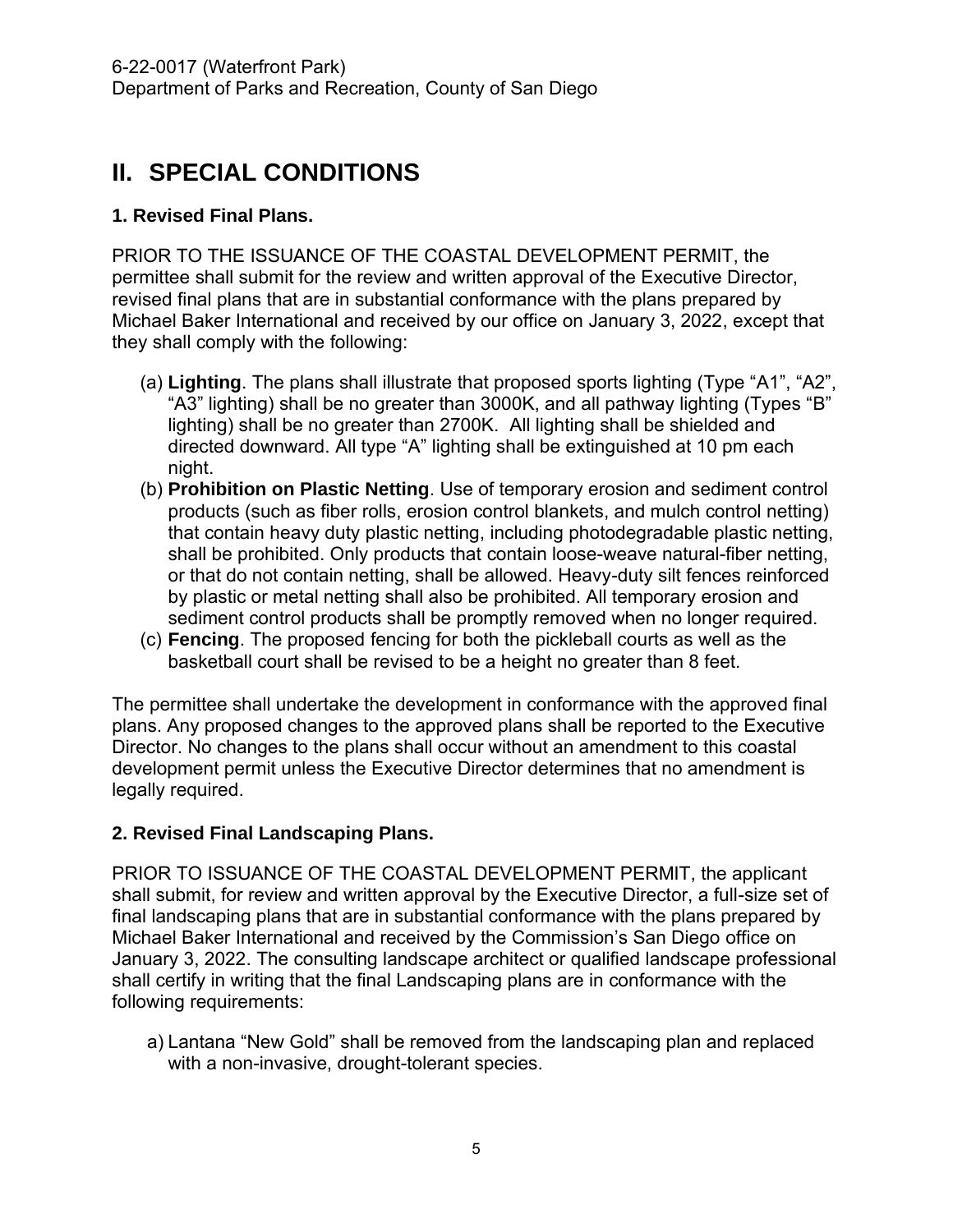- b) It shall be updated to include the information as depicted in the Tree Exhibit submitted to staff on March 17, 2022 [\(Exhibit 5\)](https://documents.coastal.ca.gov/reports/2022/6/th18a/th18a-6-2022-exhibits.pdf), including the number, species, and location of trees to be removed as well as planted.
- c) It shall be updated to include the information as depicted in the Waterfront Park Additional Tree Plan submitted to staff on April 21, 2022 [\(Exhibit 6\)](https://documents.coastal.ca.gov/reports/2022/6/th18a/th18a-6-2022-exhibits.pdf), which depicts the general location of additional tree plantings outside of the project area.
- d) It shall include a planting schedule that indicates that the planting plan shall be implemented within sixty (60) days of completion of construction. Within ninety (90) days of completion of construction, the Permittee shall submit for the review and written approval of the Executive Director, a landscaping implementation report prepared by a licensed Landscape Architect or qualified resource specialist that certifies whether the on-site landscaping is in conformance with the landscape plan approved pursuant to this special condition. The implementation report shall include photographic documentation of plant species and plant coverage.
- e) All cut and fill slopes shall be stabilized with planting at the completion of final grading. Such planting shall be adequate to provide 90 percent coverage within two (2) years, and this requirement shall apply to all disturbed soils.
- f) All landscaping shall be drought tolerant, non-invasive (preferably native) plant species. No plant species listed as problematic or invasive by the California Native Plant Society, the California Exotic Pest Plant Council, or identified from time to time by the State of California shall be employed or allowed to naturalize or persist on the site. No plant species listed as "noxious weed" by the State of California or the U.S. Federal Government shall be utilized within the property. No cultivars of invasive species shall be utilized within the property. If using potable water for irrigation, the project shall use water-conserving emitters (e.g. microspray) and drip irrigation. Use of weather-based irrigation controllers and reclaimed water for irrigation is encouraged.
- g) All landscaped areas on the project site shall be maintained in a litter-free, weedfree, and healthy growing condition throughout the life of the project and, whenever necessary, shall be replaced with new plant materials to ensure continued compliance with applicable landscape requirements.
- h) Five years from the date of the issuance of the coastal development permit, the Permittee shall submit for the review and written approval of the Executive Director a landscaping monitoring report, prepared by a licensed Landscape Architect or qualified resource specialist, that certifies whether the on-site landscaping is in conformance with the landscape plan approved pursuant to this special condition. The monitoring report shall include photographic documentation of plant species and plant coverage.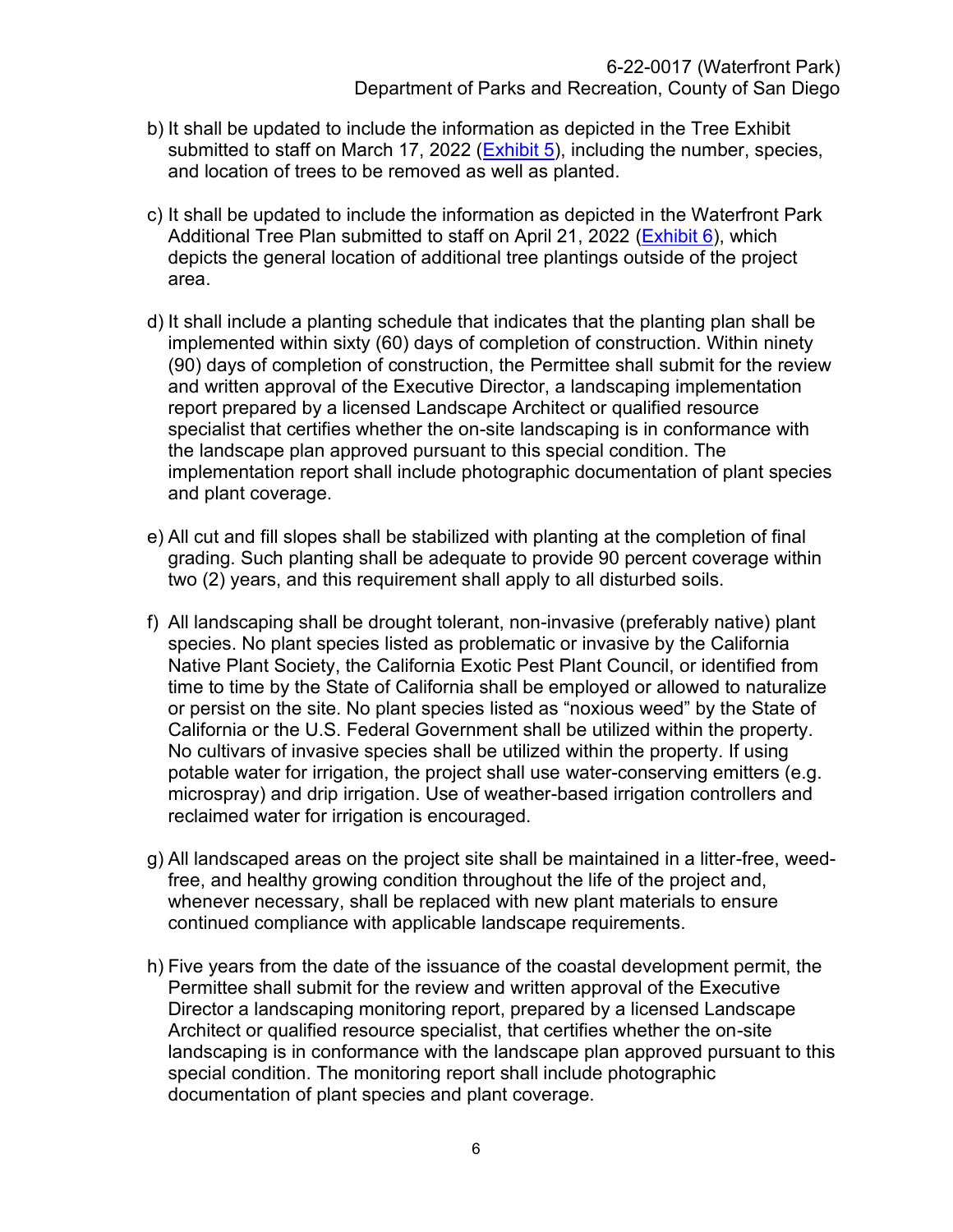If the landscape monitoring report indicates the landscaping is not in conformance with or has failed to meet the performance standards specified in the landscaping plan approved pursuant to this permit, the Permittee shall submit a revised or supplemental landscape plan for the review and written approval of the Executive Director. The revise landscaping plan must be prepared by a licensed Landscape Architect or qualified resource specialist and shall specify measures to remediate those portions of the approved landscaping plan that have failed or are not in conformance with the original approved plan.

- i) The use of rodenticides containing any anticoagulant compounds is prohibited, and the use of fertilizer shall be minimized to the greatest extent feasible.
- j) All irrigation systems shall limit water use to the maximum extent feasible. Use of reclaimed water for irrigation is encouraged. If permanent irrigation systems using potable water are included in the landscape plan, they may only use water conserving emitters (e.g., microspray) or drip irrigation. Use of reclaimed water ("gray water" systems) and rainwater catchment systems is encouraged. Other water conservation measures shall be considered, including use of weatherbased irrigation controllers.

The permittee shall undertake development in accordance with the approved plan. Any proposed changes to the approved final plan shall be reported to the Executive Director. No changes to the approved final plans shall occur without a Commission amendment to this coastal development permit unless the Executive Director provides a written determination that no amendment is required.

**3. Timing of Construction and Bird Nesting Surveys**. By acceptance of this permit, the applicant agrees to avoid, to the maximum extent feasible, construction activities that generate noise greater than 65 dB(A) on the project site during bird nesting season, from February 15<sup>th</sup> through September 15<sup>th</sup>. If project construction is necessary during bird nesting season, a qualified biologist with experience in conducting bird nesting surveys shall conduct a minimum of one survey within 72 hours of initiating construction activities. If during preconstruction surveys, active nests of any passerine species or raptor species are identified within 300 feet and 500 feet respectively, noise monitoring shall be conducted and construction activities shall not occur until a qualified biologist determines that the young have fledged, the nest has been abandoned, or noise monitoring indicates that noise levels remain below a 65 dB(A) equivalent continuous noise level at the location of the nest.

If this level is exceeded, feasible noise attenuation measures shall be implemented to reduce noise levels at active nests to at or below 65 dB(A). The monitoring biologist shall halt construction activities if he or she determines that the construction activities may be disturbing or disrupting the nesting activities. The monitoring biologist shall make practicable recommendations to reduce the noise or disturbance in the vicinity of the active nests or birds. This may include recommendations such as (1) turning off vehicle engines and other equipment whenever possible to reduce noise, (2) installation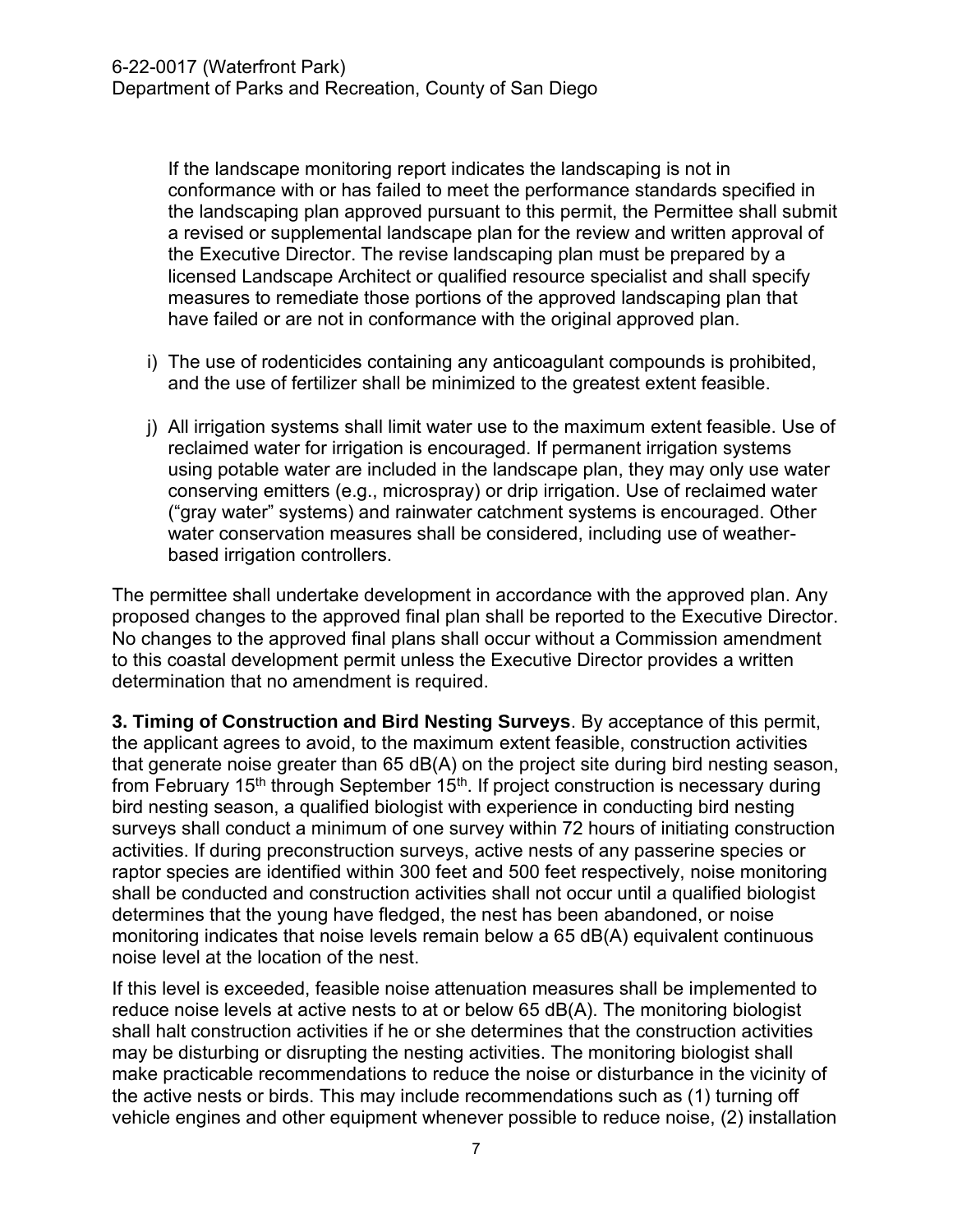of temporary sound barriers or sound blankets, and (3) utilizing alternative construction methods and technologies to reduce the noise of construction machinery. The monitoring biologist shall review and verify compliance with these avoidance boundaries and shall verify that the nesting effort has finished in a written report. Unrestricted construction activities may resume when the biologist confirms no active nests are found. Bird nesting surveys shall be provided to the Executive Director of the Commission and to the California Department of Fish and Wildlife and U.S. Fish and Wildlife offices within 72 hours of locating any nests.

**4. Public Access**. By acceptance of this permit, the applicant agrees that impacts to public access will be minimized to the greatest extent feasible, including that no more than six public spaces adjacent to Pacific Highway will be utilized by construction crews and solely on a temporary basis, as processed by the City of San Diego. The parking spaces shall only be utilized during time of construction, except holidays. The use of these public spaces would occur Monday through Saturday between 7:00 am and 7:00 pm. No staging of materials is permissible on any public parking spaces regardless of whether the spaces are used by or available to crew members.

# <span id="page-7-0"></span>**III. FINDINGS AND DECLARATIONS**

# <span id="page-7-1"></span>**A. Project Description and Background**

The proposed project is the construction and operation of a new active recreation area on a 2.1-acre portion of the existing County of San Diego Waterfront Park, located at 1600 Pacific Highway in downtown San Diego [\(Exhibit 1\)](https://documents.coastal.ca.gov/reports/2022/6/th18a/th18a-6-2022-exhibits.pdf). The project site is located in the northeast portion of the existing Waterfront Park southeast of the intersection of Pacific Highway and W. Grape Street in the City of San Diego [\(Exhibit 2\)](https://documents.coastal.ca.gov/reports/2022/6/th18a/th18a-6-2022-exhibits.pdf). The project site is currently developed with the existing Grass Garden, Mediterranean Garden, and Diversity Garden areas, which would be demolished as part of the project. The proposed new amenities will be separated into various components associated with different recreational activities, and will provide new active recreation opportunities, including a fenced dog park with agility equipment, pickleball courts, a basketball court, a tee ball field, fitness equipment, table tennis, as well as benches, new landscaping and lighting [\(Exhibit 3\)](https://documents.coastal.ca.gov/reports/2022/6/th18a/th18a-6-2022-exhibits.pdf). The existing garden located along the eastern boundary of the project site will remain. The goal of these improvements is to increase active recreation opportunities for the general public, including local residents, tourists, employees, and visitors from other areas of the county.

The on-site parking and access to the San Diego Bay will not be altered by the project. There are three existing structures on the property that will be unaffected by the project, including two small restroom buildings and the historic County Administrative Center, where County business is conducted.

The Waterfront Park project was originally approved by the Commission at its June 12, 2003 hearing, with a revised findings hearing taking place in September 2014. The work approved included the construction of a 14-acre public park on the site of what was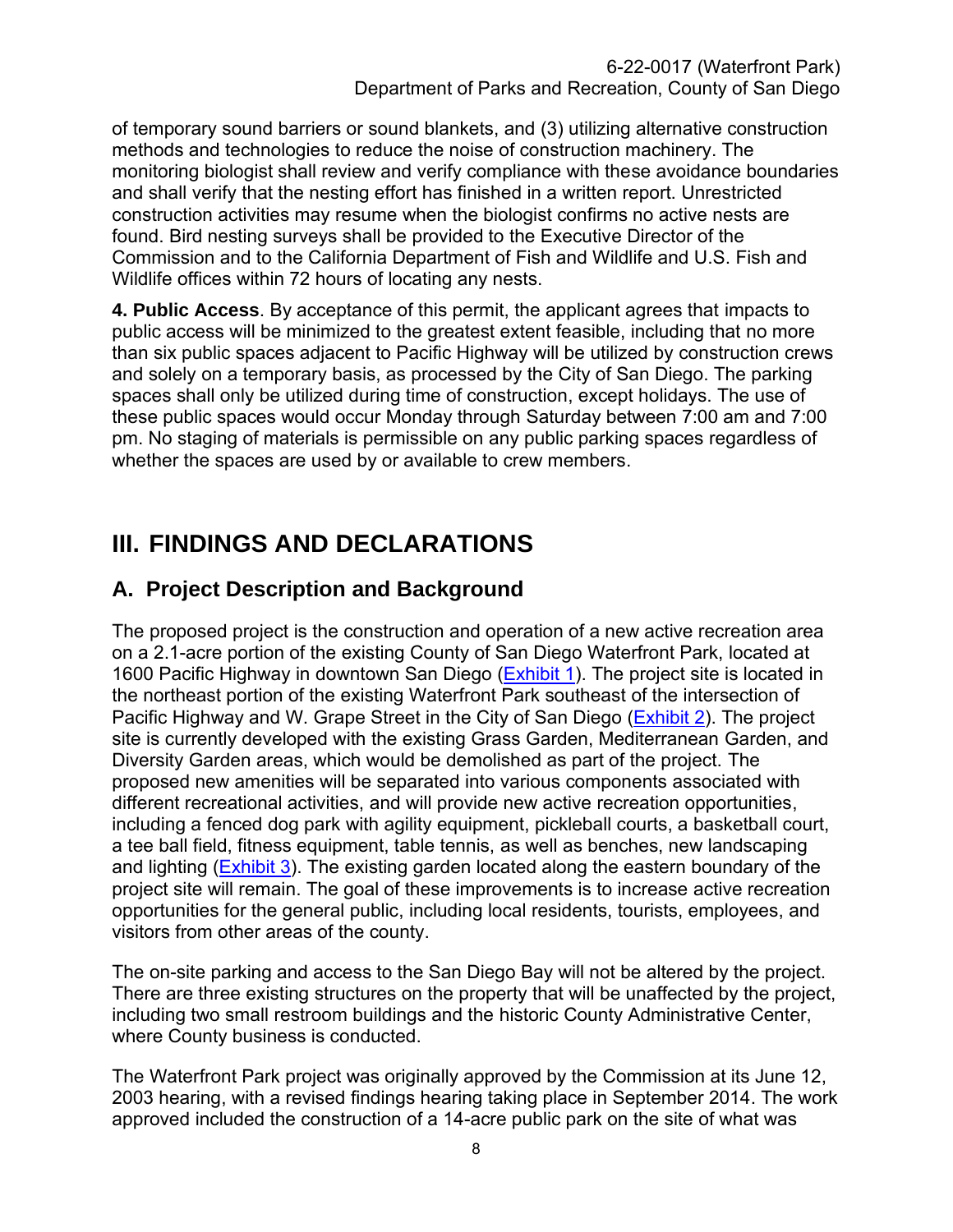formerly a 1,100-space parking lot associated with the County Administrative Center as well as the construction of two single-level underground parking structures on site and a new 650-space off-site parking structure outside of the Coastal Zone. This permit approval was extended seven times. The park opened for public use in May 2014.

Other permit history on the site includes an amendment approved in March 2012 to allow the underground parking structures to be combined into one 250-space lot on the southern portion of the site and reduce the off-site parking requirements to 600 spaces (6-03-007-A1). In September 2021, the Commission concurred with the issuance of 6- 21-0552-W for the demolition of three generators and one fuel tank the capping of fuel linesthe installation of a new generator and fuel tank, and the construction of an 8-foot tall concrete enclosure and driveway.

The site is located in the City of San Diego's Centre City Community Planning Area, but was excluded from the City's Local Coastal Program at the time it was certified, and remains within the coastal permit jurisdiction of the Commission. Thus, the standard of review is the Chapter 3 policies of the Coastal Act.

## <span id="page-8-0"></span>**B. Public Access and Recreation/Community Character**

Section 30210 of the Coastal Act states:

In carrying out the requirement of Section 4 of Article X of the California Constitution, maximum access, which shall be conspicuously posted, and recreational opportunities shall be provided for all the people consistent with public safety needs and the need to protect public rights, rights of private property owners, and natural resource areas from overuse.

Section 30213 of the Coastal Act states, in relevant part:

Lower cost visitor and recreational facilities shall be protected, encouraged, and, where feasible, provided. Developments providing public recreational opportunities are preferred.

Section 30253(5) of the Coastal Act states:

New development shall where appropriate, protect special communities and neighborhoods which, because of their unique characteristics, are popular visitor destination points for recreational uses.

As originally approved, the project provided what the County described as three tiers of public use areas: 1) a series of "garden rooms" along Pacific Highway on either side of the County Administration Center Building; 2) a fountain, promenade and terrace area forming a strip to the west of the County Administration Center Building and extending from Grape Street on the north to Ash Street on the south, respectively; and, 3) a civic greenspace (lawn area) between the promenade and Harbor Drive, along the western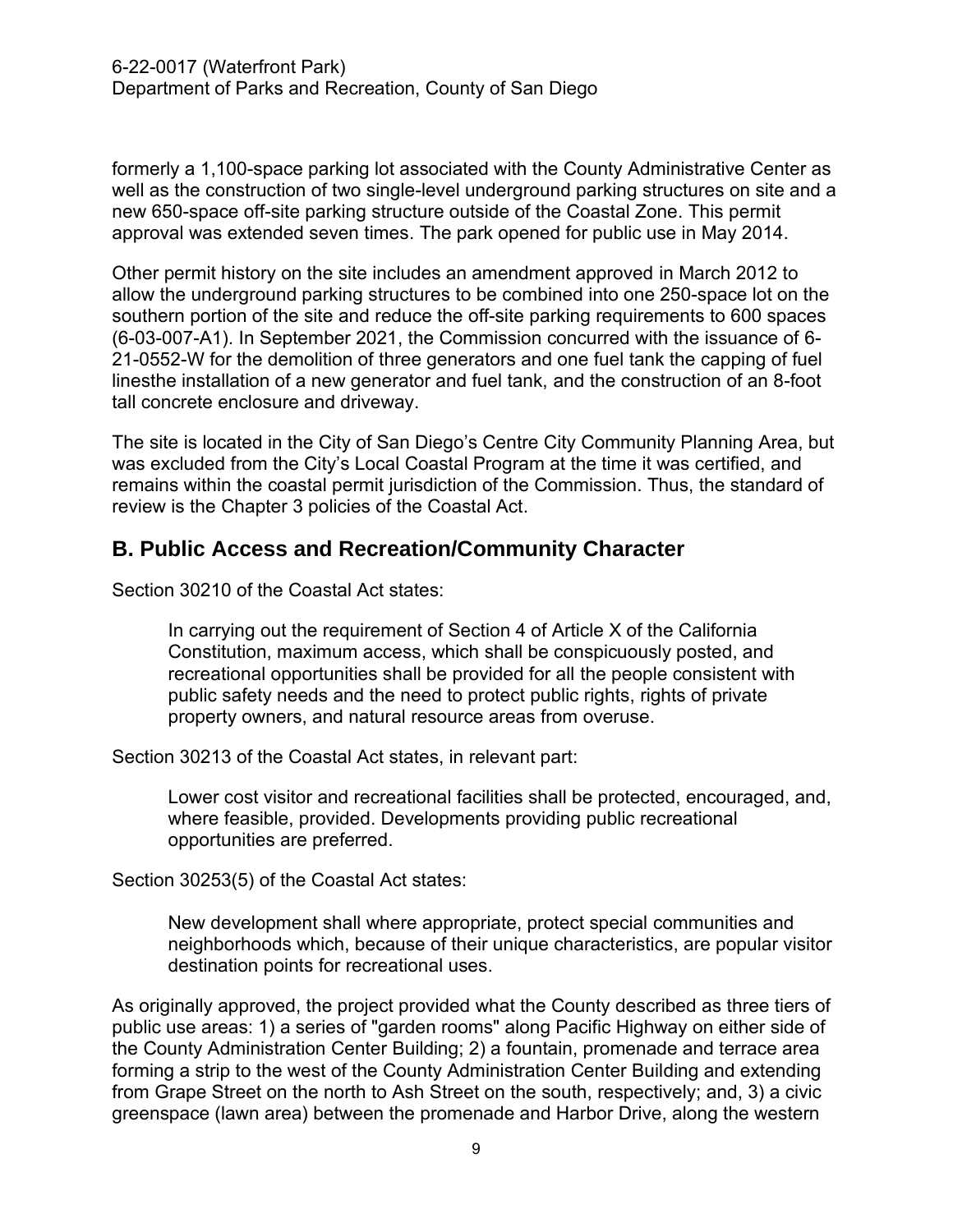portion of the project site. The proposed amenities would convert a portion of the existing garden rooms from passive recreation—landscaping, trails, and benches—to active recreation uses.

The proposed amenities will provide new active recreation opportunities for San Diego residents. These amenities will be free of charge, open daily from 6:00 a.m.-10:00 p.m. and available on a first come, first served basis, with no reservation system. In addition, there will be loaner equipment such as pickleball rackets, basketballs, and tee ball sets available on site. The proposed project would include lockable, gated pedestrian entrances to the dog zone, and pickleball courts to restrict entry after hours of operation. County staff would be on site daily to open and close the facility and perform daily park maintenance to ensure that all recreational amenities are safe and usable for the public. The addition of new free public recreation facilities is expected to have a positive impact on public access and recreation.

Two letters of opposition from the public have suggested that the proposed recreational amenities are not in keeping with the character of the area, and that the proposed removal of trees on site is not acceptable [\(Exhibit 9\)](https://documents.coastal.ca.gov/reports/2022/6/th18a/th18a-6-2022-exhibits.pdf). In regard to community character, one letter states that the existing gardens are more appropriate for the location, specifically the area next to the existing San Diego County Administration Center, a historic structure from 1938 that has been listed on the National Register of Historic Places since April 1988. The letters also note interrelated concerns about disruption of views towards the bay, a loss of trees onsite, potentially inadequate size of the dog park, accessibility that favors younger and more physically active members of the public, and the inherent value of the existing garden setting in an urban environment.

The removal of trees and public views are discussed in the Biological and Visual Resources sections below. With regard to the conversion of passive recreation space to active recreation, both active and passive recreation facilities serve the public in different ways. The existing Waterfront Park is a very popular destination for residents and tourists alike. Currently, the majority of the park consists of grassy open space, gardens, or plazas. Other existing amenities are public art features, water features, and a children's play area. While all of these different features have enthusiasts, the County determined that converting a portion of the gardens to free active recreational uses would best serve the current needs of the community. The proposed project is designed to balance passive and active uses by providing various public recreational facilities that are not currently available and providing them at no cost. The large grassy fields, plazas, and gardens that comprise the rest of the Park will remain unchanged, allowing for continued passive uses of those areas.

Construction of the project is anticipated to occur over an 8-month period, beginning in summer of 2022. Construction activities would occur Monday through Friday, with occasional weekend work. There will be no public access to the northeast corner of the park during construction for the health and safety of the workers and the public. Staging and storage will occur on site, with possible equipment left on site overnight as well. All equipment would be locked behind a construction fence to reduce visual impacts and the contractor will be required to provide temporary construction fencing around the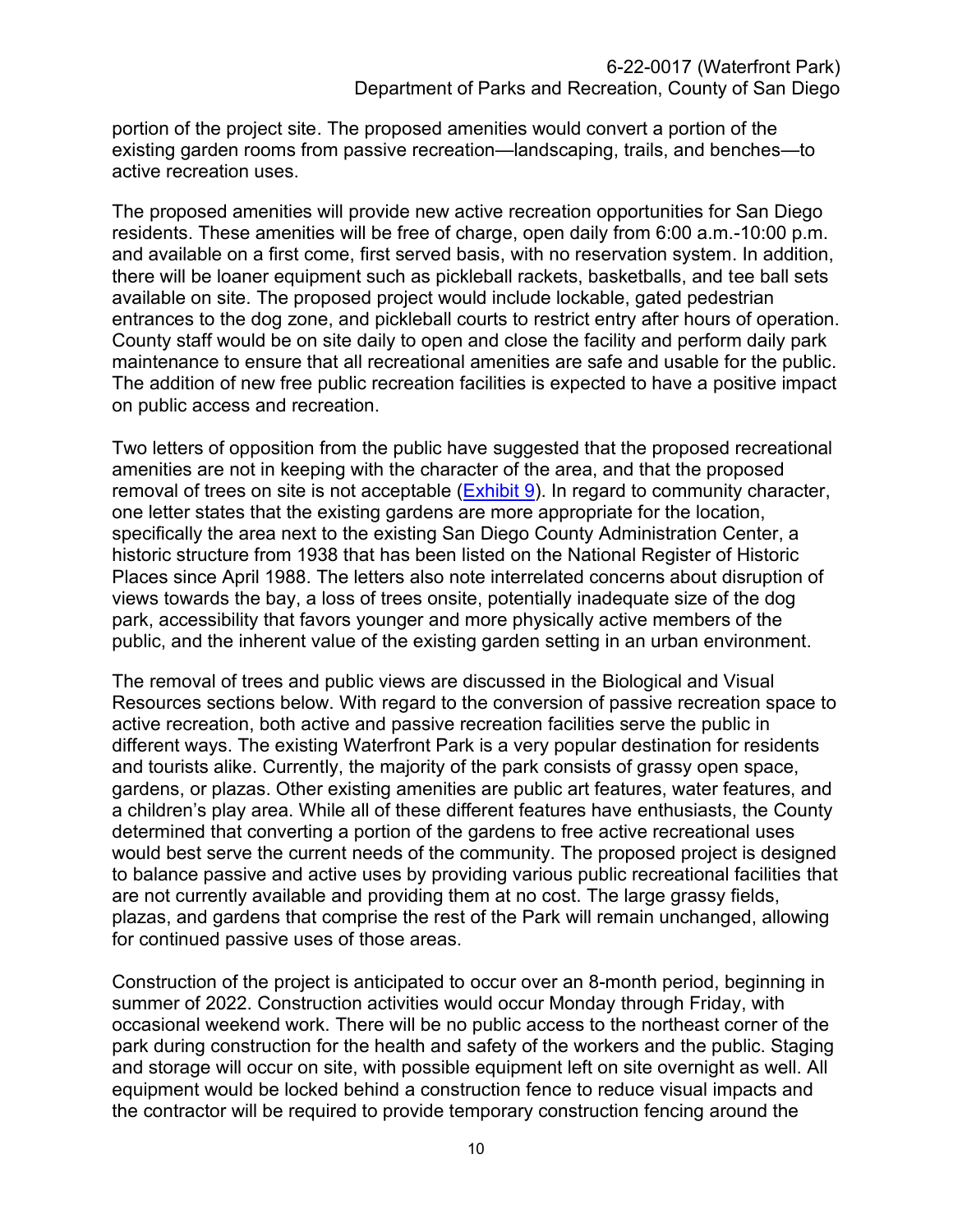project site. Construction crews will utilize some public parking during the day; however public transit and ridesharing is encouraged. There will be no change to parking, including the location or number of spaces. In order to minimize potential impacts to public access, **Special Condition #4** requires the applicant's agreement that construction crews will utilize no more than six public spaces adjacent to Pacific Highway. The use of these public spaces would be permitted Monday through Saturday between 7:00 am and 7:00 pm, with occasional weekend work in accordance with San Diego County Code Section 36.408. Under **Special Condition #4**, no staging of materials would be allowable on public parking spaces. **Special Condition #1** requires the submittal of final plans to ensure that the proposed recreational amenities are built accordingly.

Thus, as conditioned, the project is consistent with the coastal access, recreation, and community character policies of Chapter 3 of the Coastal Act.

## <span id="page-10-0"></span>**C. Biological Resources**

Section 30231 of the Coastal Act states:

The biological productivity and the quality of coastal waters, streams, wetlands, estuaries, and lakes appropriate to maintain optimum populations of marine organisms and for the protection of human health shall be maintained and, where feasible, restored through, among other means, minimizing adverse effects of waste water discharges and entrainment, controlling runoff, preventing depletion of ground water supplies and substantial interference with surface waterflow, encouraging waste water reclamation, maintaining natural vegetation buffer areas that protect riparian habitats, and minimizing alteration of natural streams.

Section 30240 of the Coastal Act states, in relevant part:

(b) Development in areas adjacent to environmentally sensitive habitat areas and parks and recreation areas shall be sited and designed to prevent impacts which would significantly degrade those areas, and shall be compatible with the continuance of those habitat and recreation areas.

The project site is located in the northwest corner of Waterfront Park and is mostly comprised of existing decomposed granite walking pathways and landscaping. The County is proposing to remove up to eleven trees from the project site, which include two flame trees, four sapphire dragon trees, and three Torrey pines. All of these trees were planted originally by the County when the project was originally constructed in 2014. All trees removed will be replaced at a 1:1 ratio, and the species to be planted in their place include two New Zealand Christmas trees, three Torrey pines, and four Catalina cherry trees. Additionally, two camphor trees on site will be transplanted within the project boundaries and 18 trees will be planted outside of the project boundary, creating a 3:1 ratio of new trees planted for every tree removed [\(Exhibits 5 and 6\)](https://documents.coastal.ca.gov/reports/2022/6/th18a/th18a-6-2022-exhibits.pdf). With the incorporation of **Special Condition #2**, the applicant will be required to submit final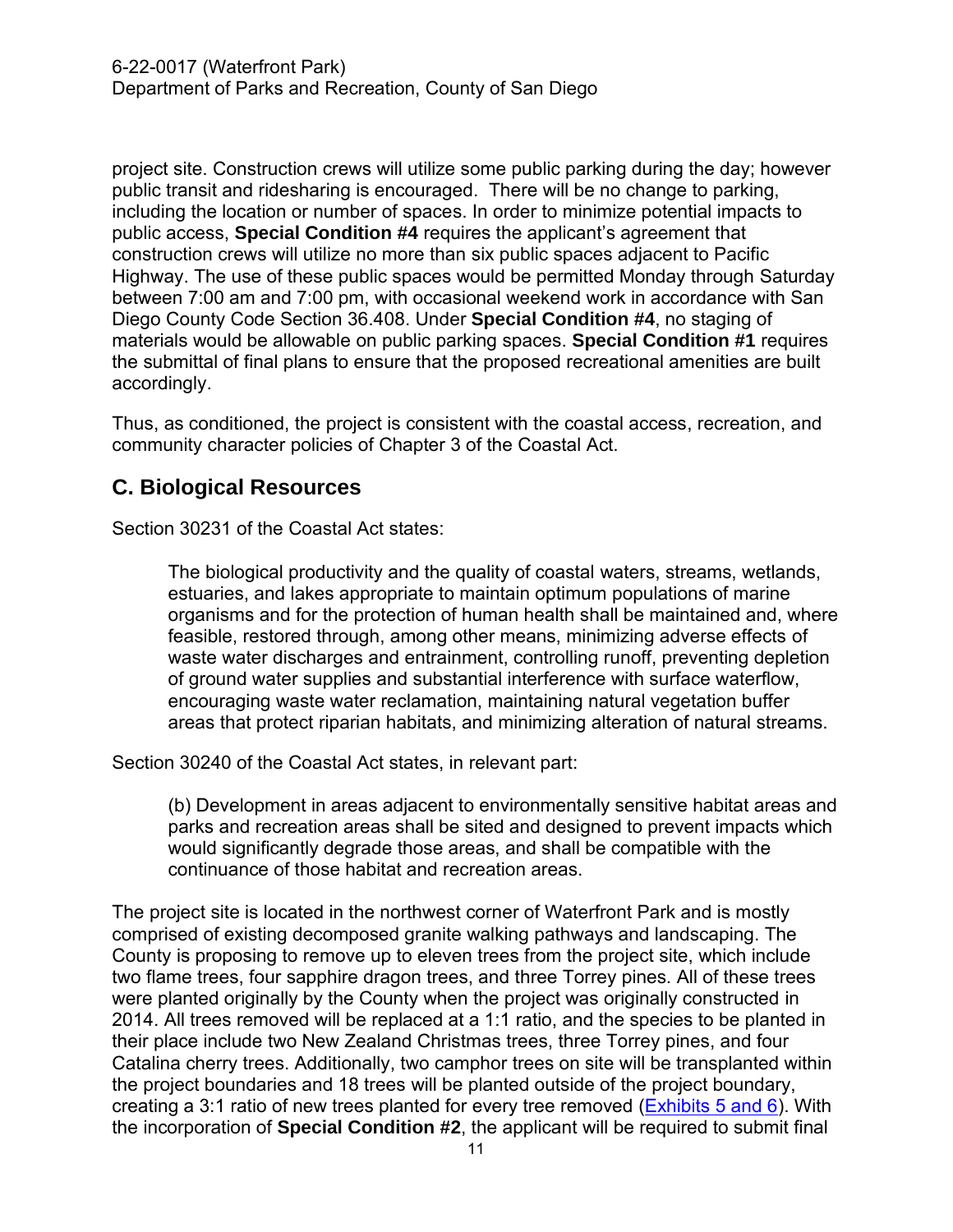landscaping plans that conforms with the tree planting information submitted for Commission staff review and that ensures all species included are non-invasive and drought tolerant [\(Exhibit 4\)](https://documents.coastal.ca.gov/reports/2022/6/th18a/th18a-6-2022-exhibits.pdf). Thus, no significant impact to biological resources associated with the tree removal will occur.

For the protection of bird species on the project site, **Special Condition #3** will require the applicant to avoid construction activities that generate noise greater than 65 decibels, from the project edge during the bird nesting season (February 15<sup>th</sup> to September  $15<sup>th</sup>$ ). If project construction occurs during the bird nesting season, a qualified biologist will be required to conduct at least one survey within 72 hours of initiating construction. If active nests of either passerine species or raptor species are found within 300 feet or 500 feet, respectively, noise monitoring is required until the qualified biologist has determined that the young have fledged, the nest has been abandoned, or that noise levels remain below 65 decibels at the nest. If this acceptable noise level is exceeded, noise attenuation measures are required, unless approval has otherwise been granted by the Executive Director. Additionally, the biologist can halt construction activities if he or she determines the activities is disturbing nesting activities, as well as recommend measures that reduce the noise or disturbance in the vicinity of the active nests or birds. Bird nesting surveys shall be provided to the Executive Director within 72 hours of locating any nests.

The project includes the addition of new lighting. Because the project is near San Diego Bay, it is important to evaluate potential impacts on birds. The existing lighting on site includes pathway light fixtures that are set on a timer to turn on and off according to sunrise and sunset. The project would preserve some of the existing light on site but would construct additional lighting fixtures for safety purposes within the off-leash dog zone and the active recreation areas [\(Exhibit 7\)](https://documents.coastal.ca.gov/reports/2022/6/th18a/th18a-6-2022-exhibits.pdf). The proposed project would construct 12-feet high top-mounted light emitting diode (LED) light poles along the walkways and throughout the vicinity of the site. The pathway light fixtures are considered security lighting and will therefore be on all night and turn on and off automatically at sunset and sunrise just as the existing lighting does. The pathway lights will also have a motion control sensor that dims the fixture to 50% output when the area is unoccupied. In addition, the project would install 20-foot tall, top-mounted LED fixture "sports lighting" within the dog zone, pickleball courts, and basketball courts. This sports lighting would turn off at 10 pm. The table tennis area, tee ball field, and outdoor fitness area would be available only during the daylight hours and would not include security lighting. All light fixtures will be shielded and directed downward.

Lighting that is 3000 Kelvins (K) in color temperature is typically the highest color temperature recommended by Commission staff. Lighting with lower color temperatures has less blue in its spectrum and is referred to as being "warm." In recent projects near San Diego Bay and other sensitive water bodies, the Commission's ecologist has recommended a correlated color temperature (CCT) of no higher than 3,000K, a range that contains less blue light (see PMP-6-PSD-18-0001-1 (Bayside Performance Park), 6-19-0191 (City of San Diego) and 6-18-0723 (The LOT)).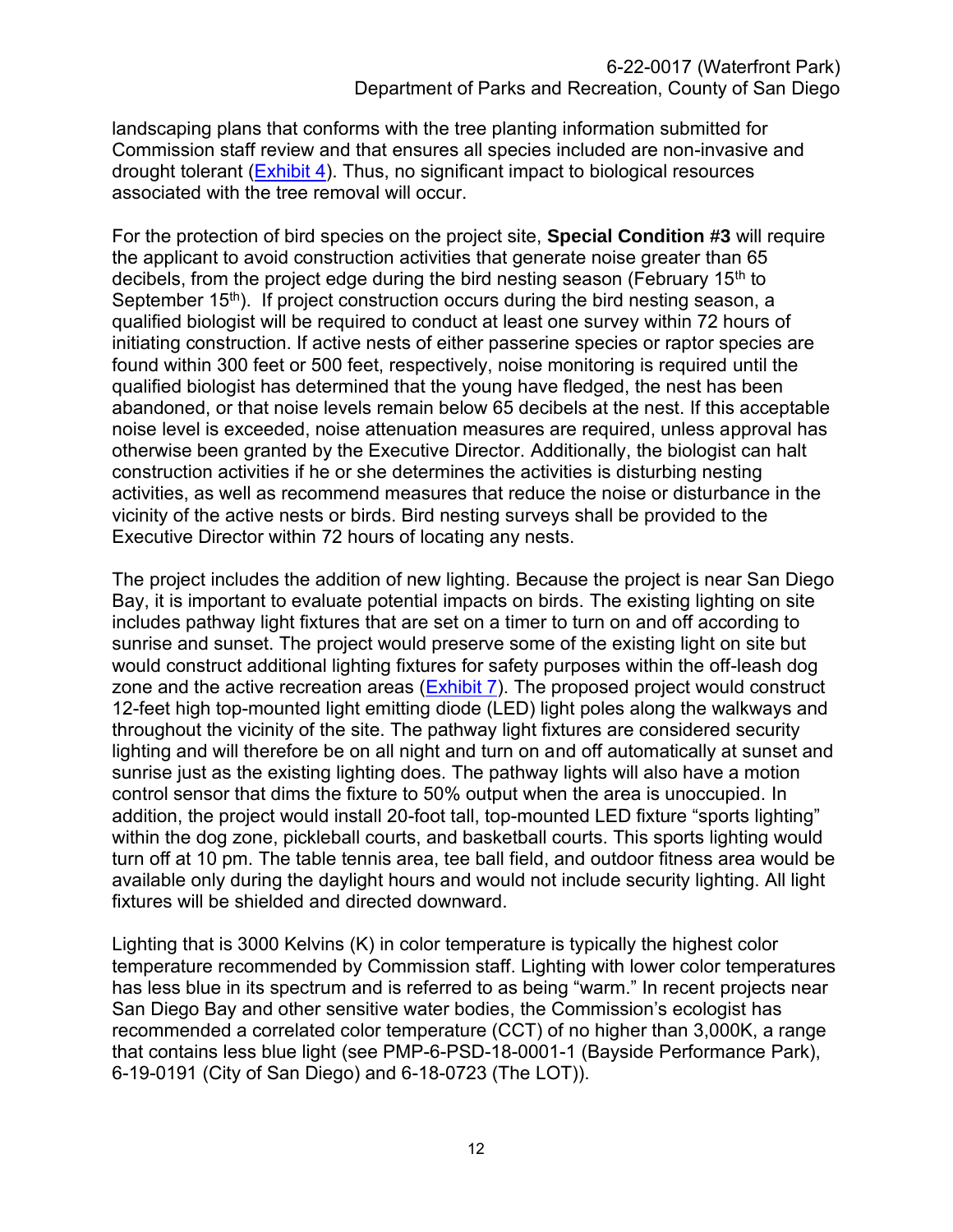The proposed pathway lights will be set at a 2700 Kelvin color temperature. The sports lighting has a 3000 Kelvin color temperature in order to provide suitable lighting conditions for recreational play. While a lower color temperature would be preferrable, the County has stated that sports lights less than 3000K would not meet the needs of providing adequate and safe lighting for recreational play. In the case of the proposed project, because the sports lighting will turn off at 10 pm, and the lights are located in an urban part of the City in the northeastern corner of the park, where lighting from the existing roadways and residences nearby will persist, 3000K lighting is expected to have minimal impacts on birds.

**Special Condition #1** will require the applicant to submit final plans that depict the location of all lighting and limits all sports lighting to 3000K and pathway lighting to 2700K, as well as require that all sports lighting be shielded, directed downward, and turned off by 10 pm [\(Exhibit 7\).](https://documents.coastal.ca.gov/reports/2022/6/th18a/th18a-6-2022-exhibits.pdf)

Thus, as conditioned, the project is consistent with the biological resource protection policies of Chapter 3 of the Coastal Act.

## <span id="page-12-0"></span>**D. Marine Resources and Water Quality**

Section 30231 of the Coastal Act states:

The biological productivity and the quality of coastal waters, streams, wetlands, estuaries, and lakes appropriate to maintain optimum populations of marine organisms and for the protection of human health shall be maintained and, where feasible, restored through, among other means, minimizing adverse effects of waste water discharges and entrainment, controlling runoff, preventing depletion of ground water supplies and substantial interference with surface waterflow, encouraging waste water reclamation, maintaining natural vegetation buffer areas that protect riparian habitats, and minimizing alteration of natural streams.

The project proposes development of an active recreational park on a previously mass graded passive recreational project site. The site is located just east of the San Diego Bay, which has several listed water quality impairments, including polychlorinated biphenyls, mercury and polycyclic aromatic hydrocarbons. The project's Final EIR (certified by the County of San Diego Board of Supervisors on May 6, 2003) notes that the original project included excavation to a maximum of 10 feet, and the possibility of coming into contact with groundwater, which is found at a depth of approximately 6 to 20 feet below ground. Groundwater beneath the site has been found to contain levels of arsenic, copper, lead, nickel, and zinc above allowable concentrations for discharge into the San Diego Bay.

At present, all stormwater conveyance is not treated before being piped to the storm drain system. The project proposes minor grading modifications. No alterations to the site sheet flow pattern are anticipated as a result of the project. The run-off on site will flow from west towards east, similar to existing conditions.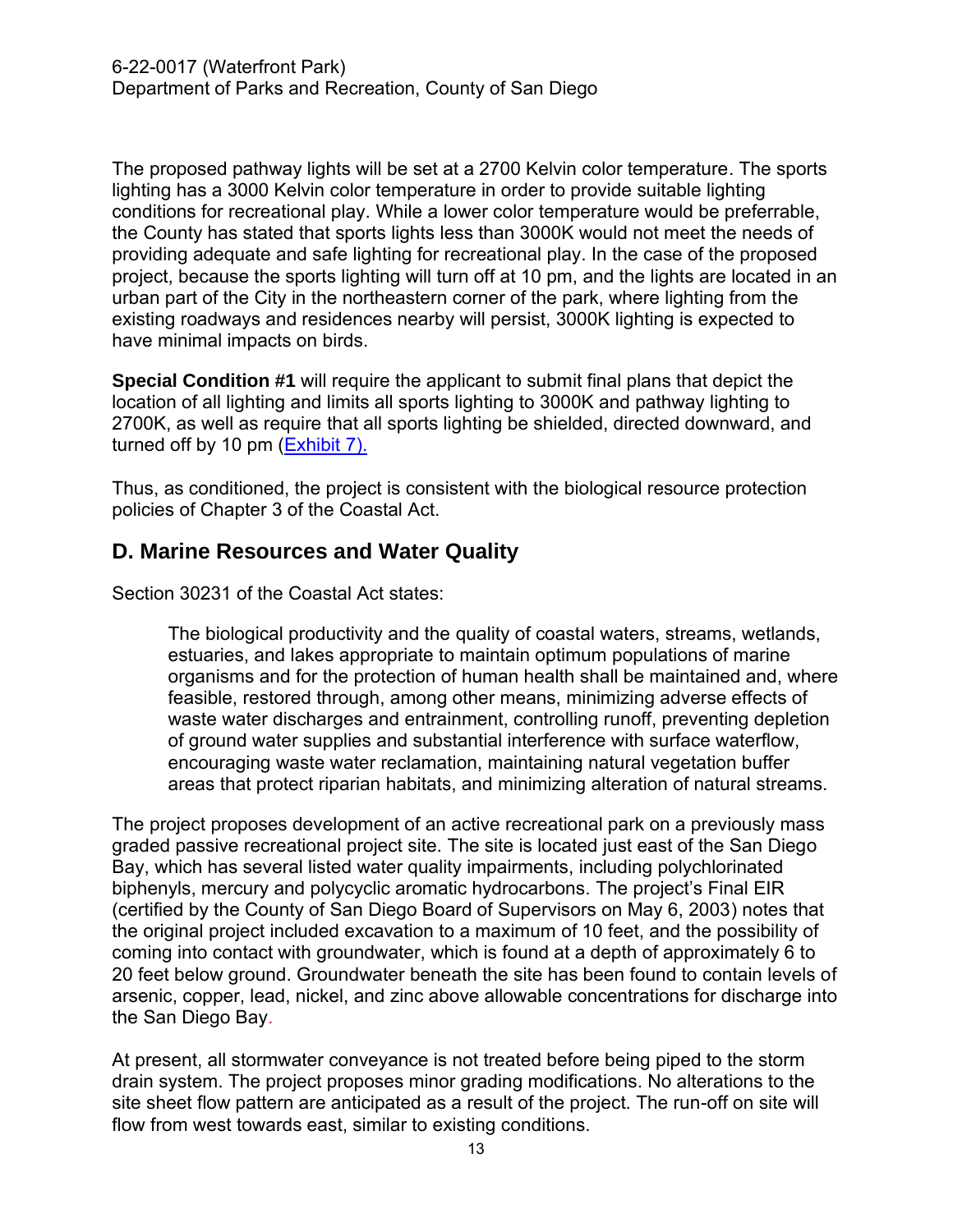An approximately 900 square foot bio-swale would be constructed within the preserved existing garden area located north of the proposed tee ball field. A drainage flow line would be constructed from the proposed bio-swale to an existing onsite stormwater system located to the northwest of the proposed off-leash dog zone. After completion of construction, the proposed bio-swale and drainage flow line would treat water runoff from the park prior to any runoff entering the San Diego Bay through the existing stormwater system. The sizing and the location of the bioswale has been reviewed by Commission water quality staff and found appropriate for the development.

The proposed construction of the recreational amenities would result in grading to a depth of approximately five feet. A geotechnical report for the project dated September 3, 2021 states that groundwater was not encountered in experimental borings made in July 2021; however, it does note that groundwater was encountered during a geotechnical investigation from 2012 at elevations ranging from 0.5 to -1 feet. It goes on to state that groundwater seepage should be anticipated in excavations. In the event groundwater is encountered during construction of the proposed improvements, the applicant is required to adhere to all requirements and mitigation measures contained in the November 2021 EIR addendum. Specifically, any dewatering during construction must be completed in accordance with the requirements of the Regional Water Quality Control Board, and the project-specific SWPPP required under the National Pollution Discharge Elimination System (NPDES) Permit. Any effluent derived from dewatering activities from the site excavations must be discharged into the San Diego sewer system, in accordance with City procedures and regulations for such discharges. To ensure hazardous materials are detected and properly disposed of, sampling of excavated and imported soil to determine the presence of contamination will be completed prior to the disposal of such materials, and should excavated or imported materials be found to be contaminated, measures will be undertaken to ensure the proper disposal of such materials. For protection of wildlife, **Special Condition #1** also specifies that heavy duty plastic netting is prohibited for the purposes of sediment and erosion control in order to avoid or reduce the threat of wildlife entanglement.

Thus, as conditioned, the project is consistent with the water quality protection policies of Chapter 3 of the Coastal Act.

# <span id="page-13-0"></span>**E. Visual Resources**

Section 30251 of the Coastal Act states:

The scenic and visual qualities of coastal areas shall be considered and protected as a resource of public importance. Permitted development shall be sited and designed to protect views to and along the ocean and scenic coastal areas, to minimize the alteration of natural land forms, to be visually compatible with the character of surrounding areas, and, where feasible, to restore and enhance visual quality in visually degraded areas…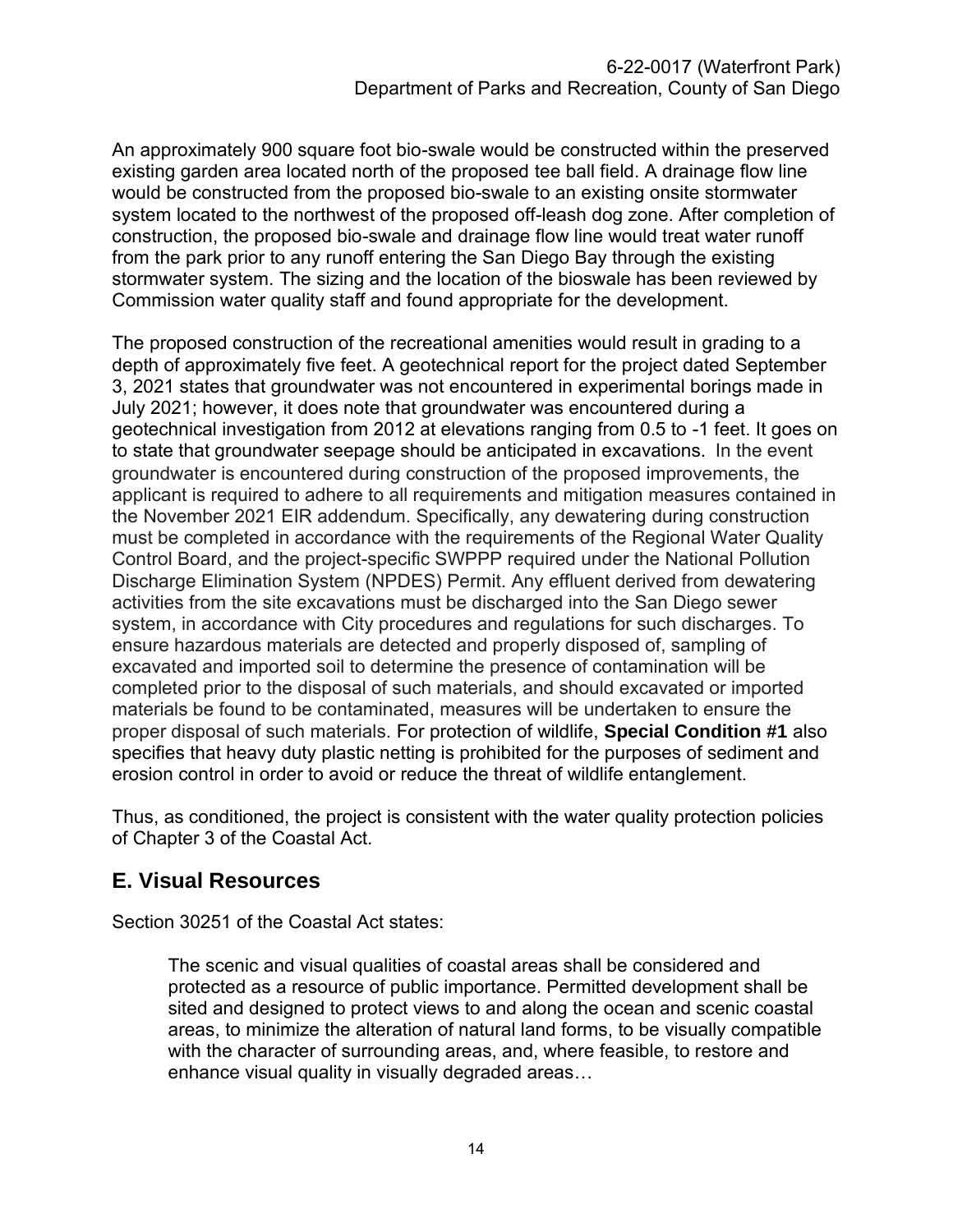The project site is located in a visually sensitive area due to its proximity to the San Diego Bay; accordingly, the project was evaluated to determine if public views towards the Bay would be potentially disrupted by the project.

New fencing is proposed that will encircle the tee ball field, basketball court, pickleball court, and dog park. The County has stated that the fence heights chosen for the selected recreational activities are as low as possible while still serving their intended purpose. For example, the proposed fence height for the tee ball field is only four feet in order to contain rolling balls, while the proposed height for the dog park is six feet in order to prevent dogs of all sizes from jumping out of the dog park area. The fences surrounding the pickleball and basketball courts were originally proposed to be ten feet tall, but in working with County staff, that height has been lowered to eight feet in accordance with USA Pickleball and American Sports Builders Association recommendations. The proposed fencing material itself is a welded wire mesh, which will be partially transparent and reduce visual impact to the park. The fencing would not impact public views from either Pacific Highway or W. Grape Street, as the existing perimeter trees would remain and the overall urban environment in which the project is located would persist (**Exhibit 8**).

**Special Condition #1** of the permit will require the applicant to revise their final plans in order to reflect the County's recent decision to lower the proposed fencing for the basketball and pickleball courts to eight feet rather than ten.

Thus, as conditioned, the project is consistent with the visual resource policies of Chapter 3 of the Coastal Act.

# <span id="page-14-0"></span>**F. Local Coastal Planning**

Section 30604(a) also requires that a coastal development permit shall be issued only if the Commission finds that the permitted development will not prejudice the ability of the local government to prepare a Local Coastal Program (LCP) in conformity with the provisions of Chapter 3 of the Coastal Act. In this case, such a finding can be made.

The County Administration Center is located in the City of San Diego, which has a certified Local Coastal Program. However, when the Commission certified the Centre City/Pacific Highway Corridor segment of the City's Land Use Plan in January 1988, the Commission deferred certification of the County Administration Center area, finding that the zoning proposed for the area at the time (Central Business District), was not consistent with the certified Land Use Plan. The Commission also noted that there are jurisdictional questions raised about the City and County planning and regulatory roles on this site that is within the City but operated by the County, that supported deferred action and further study.

Thus, the area was excluded from the certified LCP, and remains in the Commission's jurisdiction. The standard of review for coastal development permits issued for development are the Chapter 3 policies of the Coastal Act. As discussed above, the